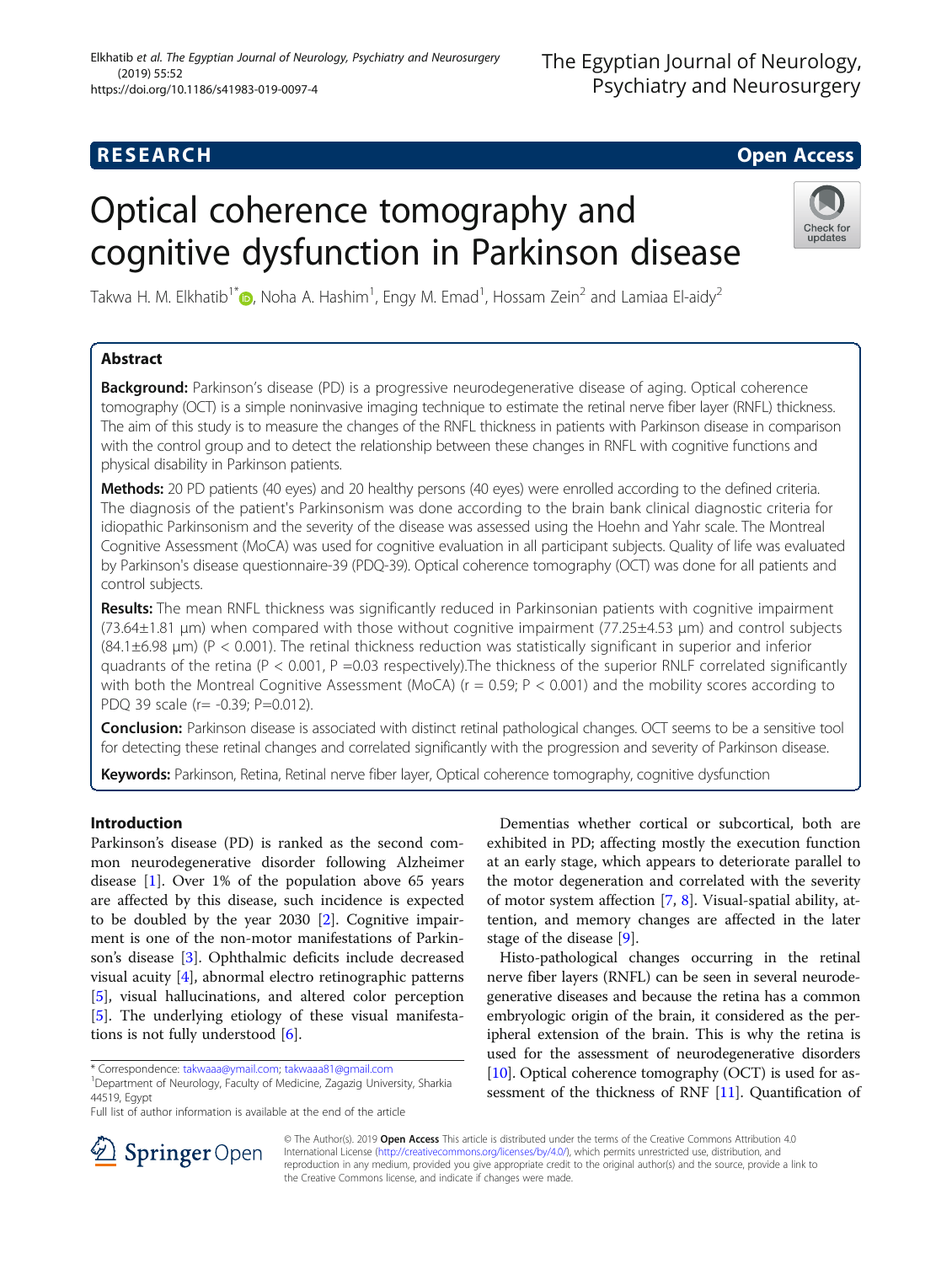axonal loss can be estimated by measuring OCT peri-papillary RNFL which allows the indirect estimation of retinal ganglionic cell layer (RGC) impairment [\[12](#page-5-0)].

Axonal loss monitoring is essential in parkinsonian patients as it can predict long-term outcomes and disability progression. Consequently, the principal goal of this work is to investigate the association between OCT parameters, cognitive functions, and physical disability in these patients.

## Subjects and methods

## Patients and setting

This was a prospective observational case-control study, conducted in the neurology and ophthalmic departments of Zagazig University Hospitals, Egypt, from February 2017 to May 2018. Twenty patients with Parkinson's disease (PD) (mean age  $63.2 \pm 5.50$  years; age range  $52-73$ years, 10 males and 10 females) were included after 2 years of the appearance of motor symptoms (the median disease duration was  $6.53 \pm 3.07$  years).

The diagnosis of the patient's Parkinsonism was done according to the brain bank clinical diagnostic criteria for idiopathic PD [\[13\]](#page-5-0). Disease severity rating was assessed according to Hoehn and Yahr [\[14](#page-5-0)]. Patients with atypical or other Parkinson syndromes and those with a history of other neurodegenerative diseases such as Alzheimer's disease (AD) and those with multiple sclerosis (MS) were excluded. Also, patients with a history of cognitive impairment in the first year of motor symptoms were excluded. Also, we excluded the presence of any retinal diseases affecting the retinal thickness such as age-related macular degeneration and diabetic retinopathy, individuals with media opacity interfering with the imaging process.

Other study participants consisted of 20 age- and sexmatched ophthalmologically and neurologically healthy subjects (mean age  $62.4 \pm 6.96$  years; age range  $51-73$ years, 11 males and 9 females) who were considered as controls. We obtained written informed consent from all patients and controls.

All study participants underwent complete ophthalmologic testing; including assessment of visual acuity and color vision, slit lamp examination, intraocular pressure measurement, visual field assessment, and funduscopy.

Peripapillary RNFL thickness was obtained using the spectral domain OCT device NIDEK RS-3000 Advance (NIDEK, Gamagori, Japan). Pupils were dilated before the examination. Optic disc cube scan protocol was used. Peripapillary RNFL thickness along a circle 3.4 mm in diameter centered on the optic disc was obtained. Two main output maps were used in the analysis (Fig. 1). The first is the whole thickness map. It gives the average peripapillary RNFL thickness along the whole circumference of the circle. The second is the quadrant map. It divides the peripapillary area into four quadrants and gives the average thickness of each of them. In the two maps, the machine compares the thickness obtained to a normative database and gives green color for probability > 5%, yellow color for probability  $< 5\%$  and red color for probability  $< 1\%$ .

For a rapid evaluation of the cognitive functions, we used the Montreal Cognitive Assessment (MoCA)

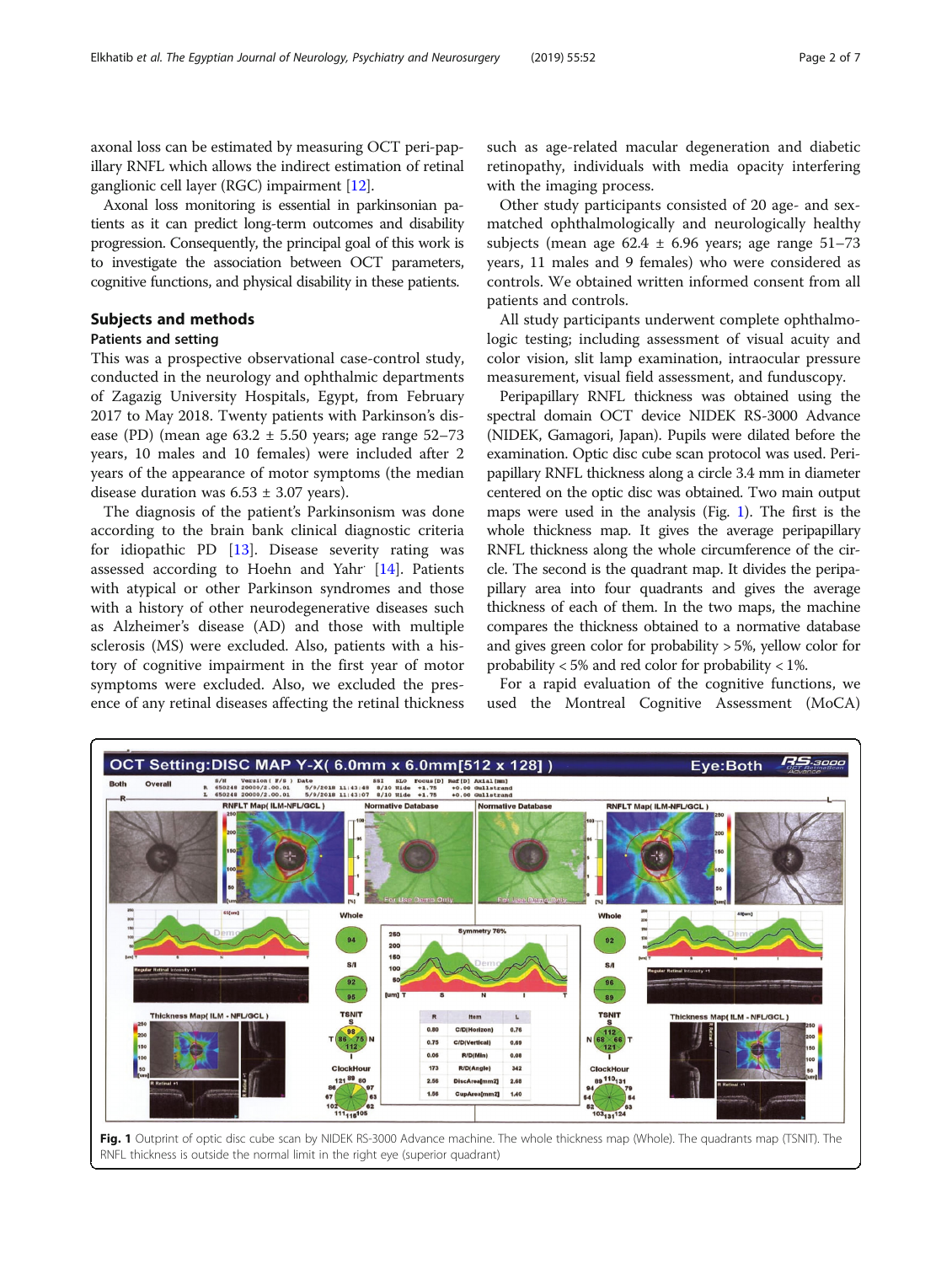Arabic version [\[15\]](#page-5-0) in all study participants. This scale assesses several cognitive domains including attention and concentration, executive functions, short-term memory, language, visuoconstructional abilities, and finally, orientation. It is a 30-point test with a score of 26 or above is considered normal

Quality of life was evaluated by Parkinson's disease quastionnaire-39 (PDQ-39) [\[16\]](#page-5-0). A 39-item questionnaire assesses 8 dimensions of quality of life (QoL) including mobility, activities of daily living (ADL), emotional well-being, stigma, social support, cognition, communication, and bodily discomfort. The scores from each dimension are summated into a total score ranging from 0 (best, i.e., never have difficulty) to 100 (worst, i.e., always have difficulty).

#### Statistical analysis

All the statistical tests were done using the statistical package of social science (SPSS version, 22) [[17](#page-5-0)]. Qualitative data were presented as number (N) and percentage (%). Quantitative data were expressed as mean  $(M)$   $\pm$  standard deviation (SD). Chi-square test  $(\chi 2)$  test was used to compare between groups. Spearman's correlation analysis was done to patient's parameters with cognitive functions and with retinal nerve fiber layer thickness. All tests were twosided and  $P < 0.05$  was considered statistically significant.

#### Results

#### Demographics and clinical characteristic

The study population included 20 patients with Parkinson's disease according to UK Parkinson's disease society brain bank criteria (2006). Ten males and 10 females with mean age  $63.2 \pm 5.5$  years and range  $(52-73 \text{ years})$  and  $20$ healthy age and gender-matched control group (9 females and 11 males) with mean age  $(62.4 \pm 6.96 \text{ years})$  range (51–73 years). There was no significant difference between patients and control groups regarding diabetes mellitus and hypertension (Table 1). Patients had a mean duration of illness  $6.53 \pm 3.07$  years and a mean severity scale of  $2.9 \pm 0.90$  (Table 1).

Cognitive functions assessed by the Montreal scale yield that 70% of PD patients had cognitive impairment (MoCA  $\leq$  26) with a mean score of 23.5  $\pm$  3.43 which was statistically significantly lower than the control group  $28.7 \pm 1.27$  ( $P < 0.001$ ) (Table 1). RNFL data were available for both eyes of 20 patients (40 eyes) and 20 control (40 eyes) (Table [2\)](#page-3-0). RNFL thickness was significantly lower in PD patients with cognitive impairment, and this difference was of statistically significant difference in superior ( $P < 0.001$ ) and inferior quadrants ( $p = 0.003$ ) and total thickness  $(P < .001)$  (Table [2\)](#page-3-0).

#### Bivariable correlation

There was a significant negative correlation between cognitive functions given by MoCA score and age  $(P = 0.04)$ 

| Patients<br>$(N = 20)$       | Control<br>$(N = 20)$    | P          |
|------------------------------|--------------------------|------------|
| $63.2 + 5.50$<br>$(52 - 73)$ | 62.4±6.96<br>$(51 - 73)$ | 0.69       |
| 10(50%)                      | 11(45%)                  | 0.8        |
|                              |                          |            |
| 7(35%)                       | 9(45%)                   | 0.5        |
| 13(65%)                      | 11(55%)                  |            |
|                              |                          | 0.5        |
| 9(45%)                       | 7(35%)                   |            |
| 11(55%)                      | 13(65%)                  |            |
| $6.53 \pm 3.07$              |                          |            |
| $2.9 \pm 0.90$               |                          |            |
| 9(45%)                       |                          |            |
| 11 (55 %)                    |                          |            |
| $23.5 \pm 3.43$              | $28.7 \pm 1.27$          | $< 0.001*$ |
| 6(30%)                       | 20 (100%)                | $< 0.001*$ |
| 14(70%)                      | 0                        |            |
|                              |                          |            |

HTN hypertension, MoCA Montreal Cognitive Assessment

Table 1 Demographic data of the study subjects

\*significant difference,  $p$ < 0.05

Mean (±SD)

b Number (%)

and duration of illness ( $P = 0.04$ ) and a highly significant negative correlation with the severity of illness ( $P < 0.001$ ). However, decreased cognitive functions had a significant positive correlation with RNFL thickness in the superior quadrant only. Other quadrants have a positive correlation but with no significant value (Table [3](#page-3-0)).

According to PDQ 39 scale, superior quadrant RNFL thickness has a significant negative correlation with mobility (P = 0.012), ADL (P = 0.012), stigma (P = 0.02), social support ( $P = 0.04$ ), cognition ( $P < 0.003$ ), communication  $(P < 0.001)$ , and bodily discomfort  $(P = 0.03)$ . Also, inferior quadrant RNFL thickness has a significant negative correlation with mobility ( $P = 0.03$ ); otherwise, there was no significant correlation between RNFL thickness and PDQ 39 scale (Table [4\)](#page-4-0).

When we correlated OCT findings to other clinical data of patients, they revealed that the superior quadrant RNFL thickness had a significant negative correlation with the duration of illness ( $P = 0.002$ ) and age ( $P = 0.004$ ) and the severity of illness ( $P = 0.001$ ). Also, inferior quadrant RNFL thickness has a significant negative correlation with the duration of illness ( $P = 0.02$ ). Also, total thickness had a significant negative correlation with age  $(P = 0.02)$  and severity of disease  $(P = 0.03)$  (Table [4\)](#page-4-0).

### **Discussion**

Developing biomarkers for Parkinson disease to predict the clinical progression and the expected disability may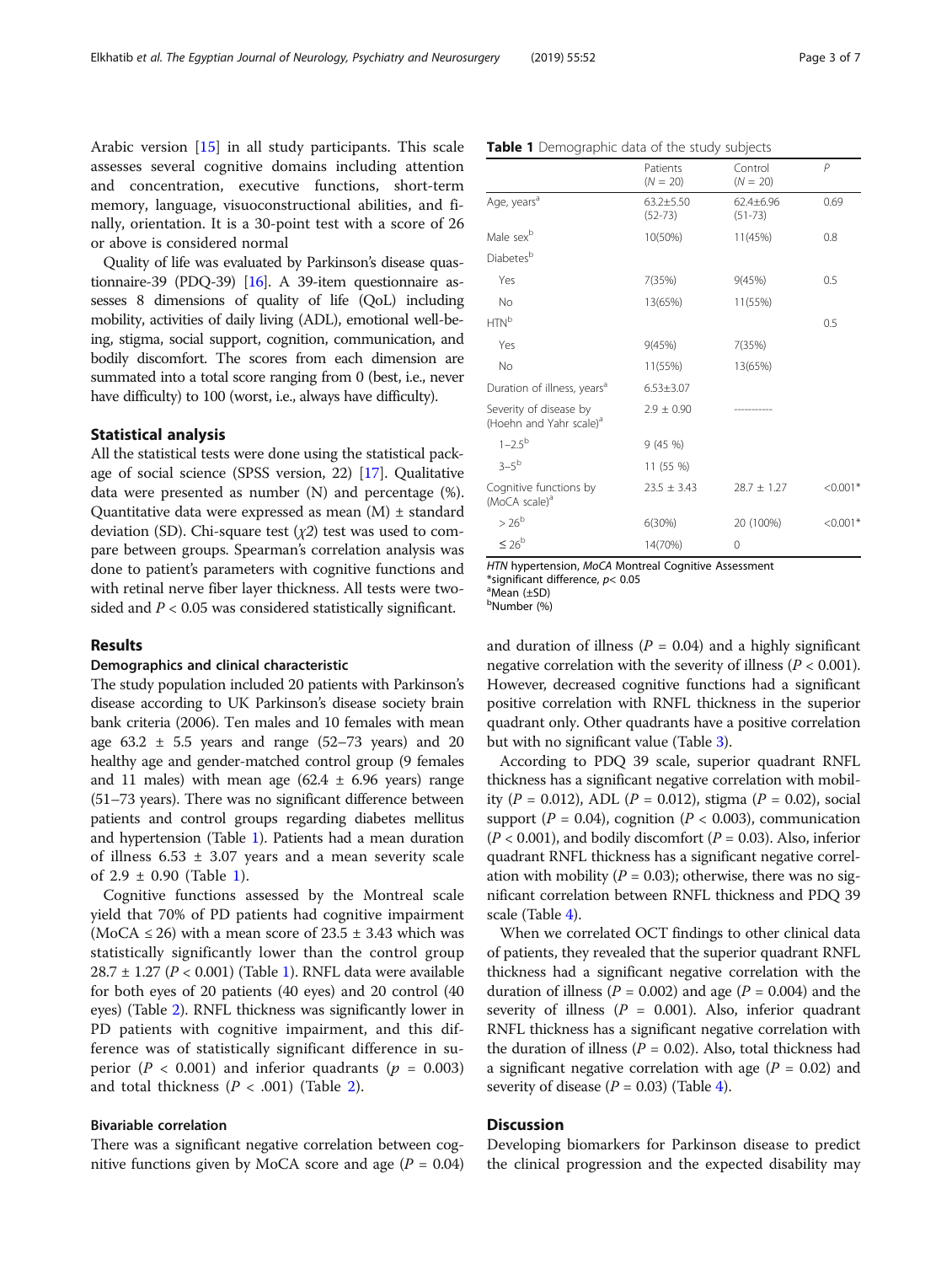|                                        | Temporal         | Nasal             | Inferior        | Superior         | Mean           |
|----------------------------------------|------------------|-------------------|-----------------|------------------|----------------|
| Patients                               |                  |                   |                 |                  |                |
| With normal cognitive <sup>a</sup>     | $56.42 \pm 3.73$ | $64.6 + 3.35$     | $107.7 + 5.52$  | $96.7 + 5.97$    | $77.25 + 4.53$ |
| With cognitive impairment <sup>a</sup> | $56.20 + 2.19$   | $61.11 + 2.27$    | $95.5 + 3.35$   | $83.39 + 4.27$   | $73.64 + 1.81$ |
| Controls <sup>a</sup>                  | $57.65 + 8.50$   | $63.08 \pm 10.57$ | $111.2 + 15.81$ | $108.74 + 14.40$ | $84.1 + 6.98$  |
| D                                      | 0.62             | 0.38              | < 0.001         | $\leq 0.001$ **  | $< 0.001$ **   |
| D®                                     | $0.02*$          | 0.72              | $0.003*$        | $< 0.0001$ **    | $< 0.0001$ **  |
|                                        |                  |                   |                 |                  |                |

<span id="page-3-0"></span>Table 2 RNFL thickness in the study populations

<sup>a</sup>Mean (±SD); RNFL retinal nerve fiber layer

NB. P® all patients vs control

\* significant difference

\*\* highly significant difference

improve the management of those patients and can be helpful for evaluating the effectiveness of the therapy [[18\]](#page-5-0). RNFL thickness can be considered as a promising tool detecting the progression of many neurodegenerative diseases [[18\]](#page-5-0).

In this study, we evaluated the relationship between the changes in RNFL thickness, cognitive dysfunction, and physical disability in Parkinson patients. Our data indicated that cognitive impairment using the Montreal scale was more common in Parkinson patients ( $P < 0.001$ ) in context with Aarsland et al. [[19\]](#page-5-0) and Litvan et al. [[20\]](#page-5-0) who reported that cognitive impairment is apparent in many cases from early stages. The risk of dementia in Parkinson's disease patients is six times higher than in the healthy population [\[21](#page-5-0)].

Cooper et al. [[22\]](#page-6-0) suggested that the pathological mechanisms of cognitive impairment of Parkinson disease could be related to the extrastriatal dopaminergic system dysfunction or non-dopaminergic system disturbances. Cerebral mitochondrial abnormalities of PD are associated with synaptic protein dysmetabolism that could trigger cell damage and cortical atrophy, leading to cognitive dysfunction.

Compared to the control group, we found more attenuation of RNFL thickness in all quadrants in PD patients.

Table 3 Bivariable correlation between cognitive functions and disease parameters in the patients' group

|                     |          | Montreal cognitive scale |              |
|---------------------|----------|--------------------------|--------------|
|                     |          | $r$ value                | $P$ value    |
| Age                 |          | $-0.46$                  | $0.04*$      |
| Duration of illness |          | $-0.45$                  | $0.04*$      |
| Severity of disease |          | $-0.82$                  | $< 0.001$ ** |
| OCT                 | Superior | 0.59                     | $< 0.001$ ** |
|                     | Inferior | 0.054                    | 0.74         |
|                     | Nasal    | 0.09                     | 0.6          |
|                     | Temporal | 0.18                     | 0.26         |
|                     | Mean     | 0.29                     | 0.064        |

OCT optical coherence tomography

\* significant difference

\*\* highly significant difference

This attenuation was of significant difference at the superior  $(P < 0.0001)$ , inferior quadrant  $(P = 0.003)$ , temporal  $(P < 0.05)$ , and total thickness  $(P < 0.0001)$ . Our results are strengthened by previous studies that reported marked thinning of RNFL thickness in patients with Parkinson disease. Tsironi et al. [\[21](#page-5-0)] in their meta-analysis showed a statistically significant reduction in RNFL thickness in all quadrants of PD patients. Also, Moschos et al. [\[23\]](#page-6-0) found a significant thinning in the inferior and temporal quadrant of the RNFL thickness. Other reports revealed that there was a clear reduction of RNFL thickness in superior and inferior quadrants in PD  $[24]$  $[24]$ . Yu et al.  $[18]$  $[18]$  $[18]$  in their meta-analysis found a significant thinning of RNFL in the temporal quadrant.

To clarify the retinal pathological changes of RNFL thinning in PD, Garcia-Martin et al. [[25\]](#page-6-0) reported that PD is characterized by the death of pigmented dopaminergic neurons of the substantia nigra with concomitant retinal dopaminergic neuronal loss. These dopaminergic retinal cells are located in the inner nuclear layer of the retina, communicating with other amacrine cells, modulating the connection between bipolar and retinal ganglion cells and providing input to the retinal ganglion cells. The retinal ganglion cells degeneration would mediate the reduction of RNFL thickness, which can be detected by OCT in patients with PD [\[26\]](#page-6-0). OCT technology could detect accurate measurement of retinal layer thickness that indicates the number of retinal cells and its dopaminergic activities [[27](#page-6-0)]. In addition, Djamgoz et al. [[28](#page-6-0)] in their study added that RNFL thinning could be considered a strong indicator of axonal damage in PD.

Another explanation for RNFL thinning in Parkinson disease by Jindahra et al. [[29\]](#page-6-0), who demonstrated that posterior visual pathway pathological changes occurred during the course of the disease and could be evaluated by OCT. These changes include retrogeniculate ganglion degeneration with retrograde transsynaptic degeneration of retinal ganglion cells and their axons resulting in RNFL thinning [\[29](#page-6-0)]. Recently, it was proved there is  $\alpha$ synuclein deposits in the retina of PD patients with a significant reduction of foveal and macular thickness and marked RNFL thinning [\[30\]](#page-6-0).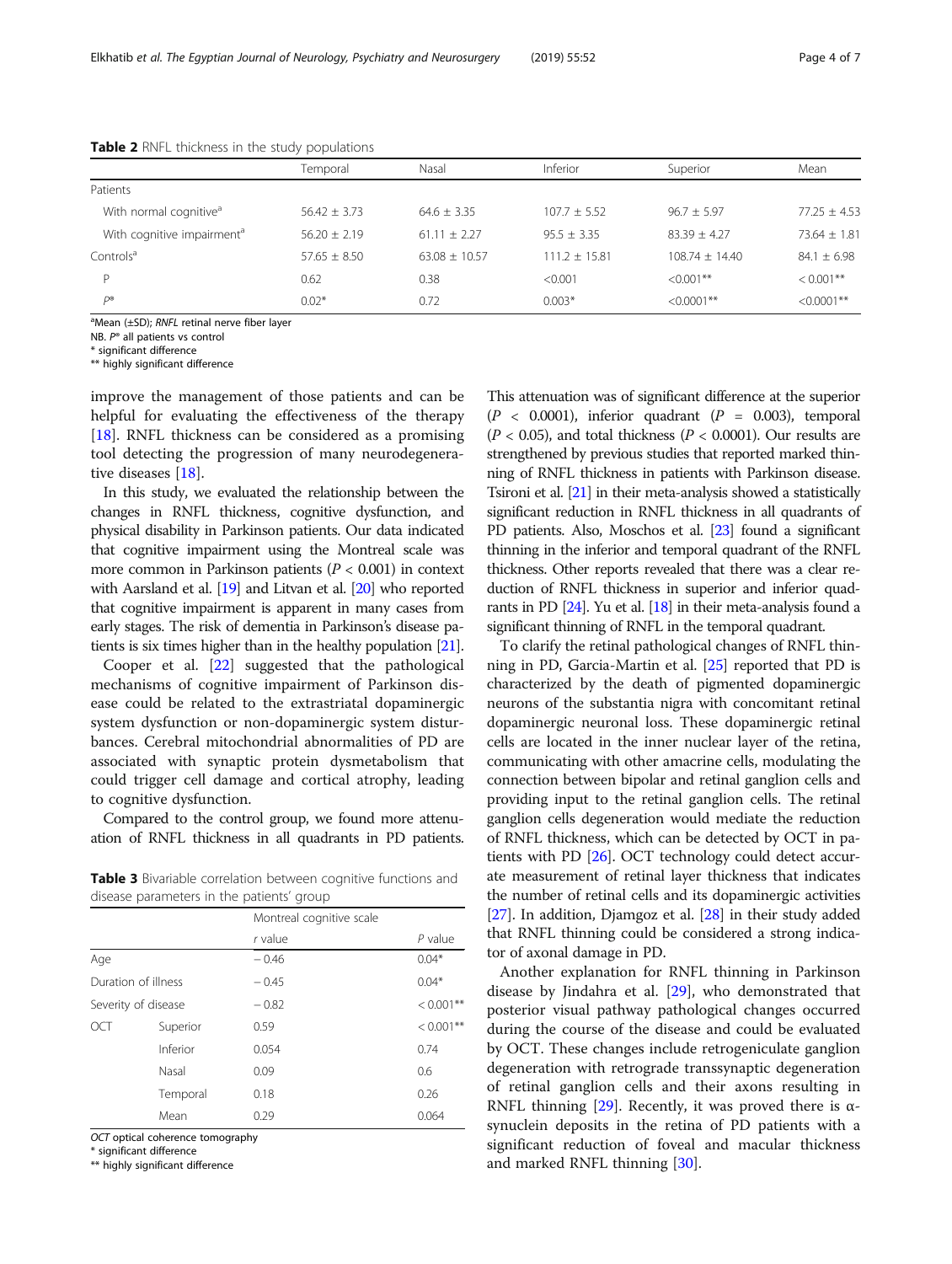PDQ-39 Parkinson's disease questionnaire-39, ADL activities of daily living

\* significant difference

\*\* highly significant difference

To evaluate the relation between the degree of RNFL thinning and cognitive dysfunction, we found more reduction of RNFL thickness in PD patients with cognitive impairment in comparison with those without cognitive impairment. This reduction was of significant value in the superior, inferior quadrant, and total thickness. In addition, our results revealed that RNFL thinning in superior quadrant correlated significantly with cognitive decline in PD patients. This is in context with Shen et al. [[31](#page-6-0)] who reported that marked thinning of superior RNFL was highly associated with cognitive deterioration. Liu et al [\[32](#page-6-0)] reported great thinning of the superior and inferior quadrant in Alzheimer's disease compared to normal. Furthermore, Khawaja et al [[33](#page-6-0)] found RNFL thickness was significantly correlated with several cognitive domains.

Evolving data supported the presence of many cerebral pathologies of dementia which occur in the retina of PD patients [[34\]](#page-6-0). Histopathological studies showed the accumulation of beta-amyloid (Aβ) plaques with the presence of hyperphosphorylated tau in the inner retinal layers [[35\]](#page-6-0) which are closely similar to cerebral amyloid plaque existed in AD [\[36](#page-6-0)]. Therefore, the amyloid deposition in the retina results in retinal ganglion cell degeneration, which could be associated with the related amyloid neurodegeneration in the brain [\[37\]](#page-6-0). Moreover, La Morgia et al. [[38\]](#page-6-0) proved that there is a subgroup of the retinal ganglion cells that contain melanopsin photoreceptors [melanopsin-containing retinal ganglion cells (mRGCs)] controlling the circadian photoentrainment to the light/ dark cycles. They stated that RGC degenerations by amyloid plaques causing circadian dysfunction in PD patients which were associated with OCT changes.

Kirby et al. [[39](#page-6-0)] reported that damage of retinal parvo and magnocellular cells was attributed to retinal amyloid deposits which lead to visual problems and visuospatial

dysfunction in dementia. Another finding in AD, the related retinal angiopathic changes include narrowed veins, increased tortuosity, and reduction of blood flow which are similar to cerebral vascular related changes [\[40\]](#page-6-0).

Anatomically, Liu et al. [[32\]](#page-6-0) provide a possible explanation for selective RNFL thinning in superior quadrant reporting that axons from superior retina project to the cuneal gyrus of the primary visual cortex; however, those from inferior retina project to the lingual gyrus. Armstrong [[41\]](#page-6-0) in his histopathological study of AD discover more accumulation of Aβ plaques and neurofibrillary tangles in the cuneal gyrus than in the lingual gyrus, suggesting that differences might explain marked thinning of superior retinal fibers. While Carelli et al. [[42](#page-6-0)] reported that inferior and temporal retinal sectors are highly susceptible in neurodegenerative disorders.

In the present study, cognitive dysfunction in PD patients was significantly correlated with age, duration, and the severity of the disease. Approximately, 80% of PD patients developed dementia after 15–20 years [\[43](#page-6-0)]. Different studies pointed at the strong association between the severities of motor symptoms and cognitive dysfunction [\[44](#page-6-0)]. PD patients with axial symptoms, gait disturbances, and motor symptoms, that are refractory to the dopaminergic treatment, have a high tendency to develop severe cognitive decline [\[45](#page-6-0)].

Our results clearly revealed significant negative correlations between superior and total RNFL thickness with the duration and severity of the Parkinson disease. The results of Moschos et al. [\[23](#page-6-0)] and Tsironi et al. [\[21](#page-5-0)] are in line with our findings. Also, Garcia-Martin et al. 2014 [[27\]](#page-6-0) reported that the retinal fibers thinning could be the predictor of significant axonal damage in PD and added that the negative correlation between the thickness of RNFL and patient's scores of Hoehn and Yahr

<span id="page-4-0"></span>**Table 4** Correlation between RNFL thickness and study parameters in the patients group

| <b>RNFL</b><br>thickness | PDQ-39 Questionnaire |            |                         |         |                   |              |               | Duration             | Age        | Severity  |            |
|--------------------------|----------------------|------------|-------------------------|---------|-------------------|--------------|---------------|----------------------|------------|-----------|------------|
|                          | Mobility             | <b>ADL</b> | Emotional<br>well being | Stigma  | Social<br>support | Cognitions   | Communication | Bodily<br>discomfort | of illness |           | of disease |
| Superior                 | $-0.39$              | $-0.39$    | $-0.21$                 | $-0.4$  | $-0.32$           | $-0.54$      | $-0.51$       | $-0.35$              | $-0.47$    | $-0.44$   | $-0.5$     |
| $P$ value                | $0.012*$             | $0.012*$   | 0.2                     | $0.02*$ | $0.04*$           | $< 0.001$ ** | $< 0.001$ **  | $0.03*$              | $0.002**$  | $0.004**$ | $0.001***$ |
| Inferior                 | $-0.35$              | $-0.24$    | $-0.094$                | 0.13    | $-0.07$           | 0.02         | $-0.12$       | 0.14                 | $-0.36$    | $-0.29$   | $-0.22$    |
| $P$ value                | $0.03*$              | 0.13       | 0.56                    | 0.43    | 0.6               | 0.91         | 0.52          | 0.40                 | $0.02*$    | 0.06      | 0.17       |
| Nasal                    | $-0.044$             | $-0.06$    | 0.05                    | $-0.20$ | $-0.08$           | $-0.15$      | $-0.04$       | $-0.19$              | 0.034      | $-0.30$   | $-0.19$    |
| $P$ value                | 0.8                  | 0.74       | 0.8                     | 0.21    | 0.62              | 0.37         | 0.8           | 0.24                 | 0.83       | 0.06      | 0.22       |
| Temporal                 | $-0.014$             | $-0.12$    | 0.16                    | $-0.27$ | 0.08              | $-0.15$      | $-0.14$       | $-0.095$             | $-0.19$    | $-0.23$   | $-0.20$    |
| $P$ value                | 0.93                 | 0.45       | 0.32                    | 0.09    | 0.63              | 0.36         | 0.38          | 0.6                  | 0.24       | 0.17      | 0.21       |
| Total thickness          | $-0.12$              | $-0.23$    | 0.05                    | $-0.24$ | $-0.07$           | $-0.28$      | $-0.24$       | $-0.06$              | $-0.28$    | $-0.38$   | $-0.33$    |
| $P$ value                | 0.46                 | 0.15       | 0.78                    | 0.14    | 0.67              | 0.08         | 0.13          | 0.71                 | 0.08       | $0.02*$   | $0.03*$    |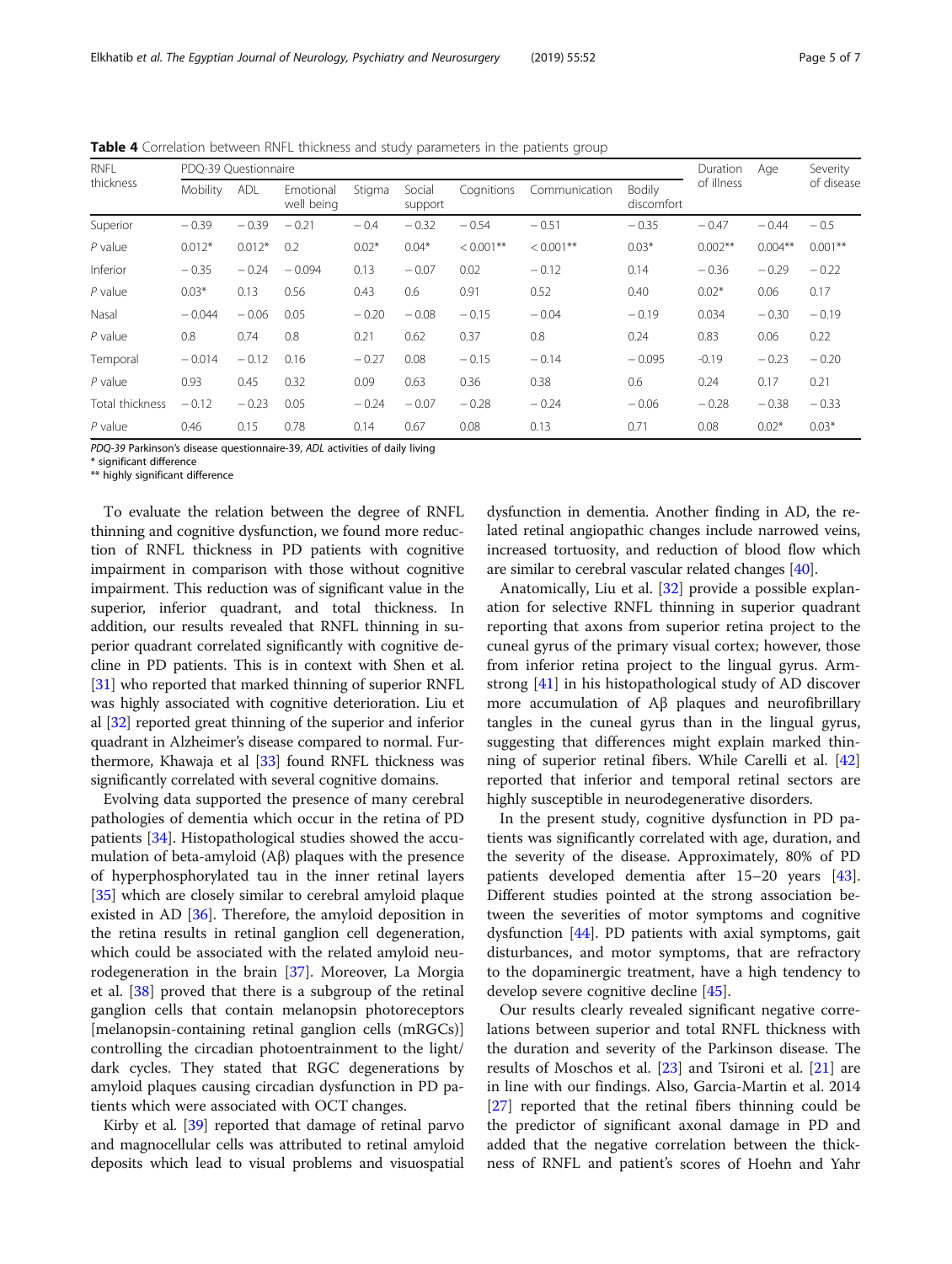<span id="page-5-0"></span>scale is indicating that PD patients with axonal damage have a great tendency to develop aggressive PD.

This study showed that in PD patients, there was a significant association between superior RNFL thinning and the deterioration in the quality of life using PDQ39 scale (mobility, ADL, stigma, social support, cognition, and bodily discomfort). Following our results, Garcia-Martin et al. 2014 [\[27\]](#page-6-0) reported that marked impairment of RNFL thickness was associated strongly with lower quality of life and severe Parkinson disease. In PD, loss of dopamine has dangerous effects on physical mobility and reward-seeking behavior. It is suggested that reduced dopaminergic input to retinal ganglion cells, resulting in excess glutamate and glycine production that possibly cause marked atrophy of the retinal nerve fibers [[24](#page-6-0)].

## Conclusion

Parkinson disease is associated with distinct retinal pathological changes. OCT seems to be a sensitive tool for detecting these retinal changes and therefore detecting the progression and severity of Parkinson disease.

#### Abbreviations

AD: Alzheimer's disease; ADL: Activities of daily living; Aβ: Beta-amyloid; MoCA: Montreal Cognitive Assessment; mRGC: Melanopsin-containing retinal ganglion cells; MS: Multiple sclerosis; OCT: Optical coherence tomography; PD: Parkinson's disease; PDQ-39: Parkinson's disease questionnaire-39; RGC: Retinal ganglion cell; RNFL: Retinal nerve fiber layer

#### Acknowledgements

Not applicable.

#### Authors' contributions

THME, NAH, EME, HZ, and LE carried out the work. THME, NAH, and EME contributed to the selection of the subject and developed the research plan, collected the patients, carried out the clinical examination of the patients and their diagnosis, gathered the clinical data, wrote the manuscript, designed the study, and had done the statistical analysis. HZ and LE had done the investigational work of the study and improvised the manuscript for intellectual content. All authors were involved in drafting the article or revising it critically for important intellectual content, and all authors read and approved the final version to be published.

#### Funding

There is no source of funding for the research.

#### Availability of data and materials

Data and materials supporting the results of this article are included within the article (and its additional file(s)).

#### Ethics approval and consent to participate

The study was approved from the Institutional Ethics Committee of the Faculty of Medicine, Zagazig University (ZU-IRB #4902/17-10-2018). Written informed consent was obtained from all study participants after explaining the details and benefits as well as risks to them. Surrogate consent from the patient's legal guardian or designated health proxy was permitted in cases where the patient did not have decision-making capacity.

#### Consent for publication

Consent has been obtained from the participants involved in the study to report their individual patient data.

#### Competing interests

The authors declare that they have no competing interests.

#### Author details

<sup>1</sup>Department of Neurology, Faculty of Medicine, Zagazig University, Sharkia 44519, Egypt. <sup>2</sup>Department of Ophthalmology, Faculty of Medicine, Zagazig University, Sharkia, Egypt.

#### Received: 27 September 2018 Accepted: 7 July 2019 Published online: 29 July 2019

#### References

- 1. Braak H, Del Tredici K, Bratzke H, Hamm-Clement J, Sandmann-Keil D, Rüb U. Staging of the intracerebral inclusion body pathology associated with idiopathic Parkinson's disease (preclinical and clinical stages). J Neurol. 2002; 249(Suppl 3):III–1–5.
- 2. Dorsey ER, Constantinescu R, Thompson JP, and colleagues. Projected number of people with Parkinson disease in the most populous nations, 2005 through 2030. Neurology 2007; 68:384–386.
- 3. Shulman LM, Taback RL, Bean J, Weiner WJ. Comorbidity of the nonmotor symptoms of Parkinson's disease. MovDisord. 2001;16:507–10.
- 4. Rodnitzky RL. Visual dysfunction in Parkinson's disease. Clin Neurosci. 1998;5: 102–6.
- 5. Tagliati M, Bodis-Wollner I, Yahr MD. The pattern electroretinogram in Parkinson's disease reveals lack of retinal spatial tuning. Electroencephalogr Clin Neurophysiol. 1996;100:1–11.
- 6. Pieri V, Diederich NJ, Raman R, Goetz CG. Decreased color discrimination and contrast sensitivity in Parkinson's disease. J Neurol Sci. 2000;172:7–11.
- 7. Mollenhauer B, Förstl H, Deusehil G, et al. Lewy body and parkinsonian dementia: common, but often misdiagnosed conditions. DtschArztebl Int. 2010;107(39):684–91.
- 8. Nazem S, Siderowf AD, Duda JE, et al. Montreal cognitive assessment performance in patients with Parkinson's disease with "normal" global cognition according to mini-mental state examination score. J Am Geriatr Soc. 2009;57(2):304–8.
- 9. Owen AM. Cognitive dysfunction in Parkinson's disease: The role of fronto striatal circuitry. Neuroscientist. 2004;10(6):525–36.
- 10. Altintas O, Iseri P, Ozkan B, et al. Correlation between retinal morphological and functional findings and clinical severity in Parkinson's disease. Doc Ophthalmol. 2008;116:137–46.
- 11. Jaffe GJ, Caprioli J. Optical coherence tomography to detect and manage retinal disease and glaucoma. Am J Ophthalmol. 2004;137(1):156–69.
- 12. Monteiro ML, Fernandes DB, Apostolos-Pereira SL, et al. Quantification of retinal neural loss in patients with neuromyelitisoptica and multiple sclerosis with or without optic neuritis using Fourier-domain optical coherence tomography. Invest Ophthalmol Vis Sci. 2012;53:3959–66.
- 13. Hughes AJ, Daniel SE, Kilford L, et al. Accuracy of clinical diagnosis of idiopathic Parkinson's disease. A clinico-pathological study of 100 cases. JNNP. 1992;55:181–4.
- 14. Goetz CG, Poewe W, Rascol O. Movement disorder society task force report on the Hoehn and Yahr staging scale: status and recommendations. Mov Disord. 2004;19:1020–8.
- 15. Nasreddine ZS, Phillips NA, Bédirian V, Charbonneau S, Whitehead V, Collin I, Cummings JL, Chertkow H. The Montreal Cognitive Assessment (MoCA): a brief screening tool for mild cognitive impairment. J Am Geri Soci. 2005;53(4):695–9.
- 16. Peto V, Jenkinson C, Fitzpatrick R, et al. The development and validation of a short measure of functioning and well being for individuals with Parkinson's disease. Qual Life Res. 1995;4:241–8.
- 17. Levesque R. SPSS programming and data management: a guide for SPSS and SAS users. 4th ed. Chicago: SPSS Inc; 2007. ISBN 1-56827-390-8
- 18. Yu JG, Feng YF, Xiang Y, Huang JH, Savini G, Parisi V, Yang WJ, Fu XA. Retinal nerve fiber layer thickness changes in Parkinson disease: A metaanalysis. PLoS One. 2014;9(1):e85718.
- 19. Aarsland D, Andersen K, Larsen JP, Perry R, Wentzel-Larsen T, Lolk A, Kragh-Sørensen P. The rate of cognitive decline in Parkinson disease. Arch Neurol. 2004;61:1906–11.
- 20. Litvan I, Aarsland D, Adler CH, Goldman JG, Kulisevsky J, Mollenhauer B, Rodriguez-Oroz MC, Tröster AI, Weintraub D. MDS Task Force on mild cognitive impairment in Parkinson's disease: critical review of PD-MCI. Mov Disord. 2011;15:1814–24.
- 21. Tsironi EE, Dastiridou A, Katsanos A, Dardiotis E, Veliki S, Patramani G, Hadjigeorgiou GM. Perimetric and retinal nerve fiber layer findings in patients with Parkinson's disease. BMC Ophthalmol. 2012;12:54.